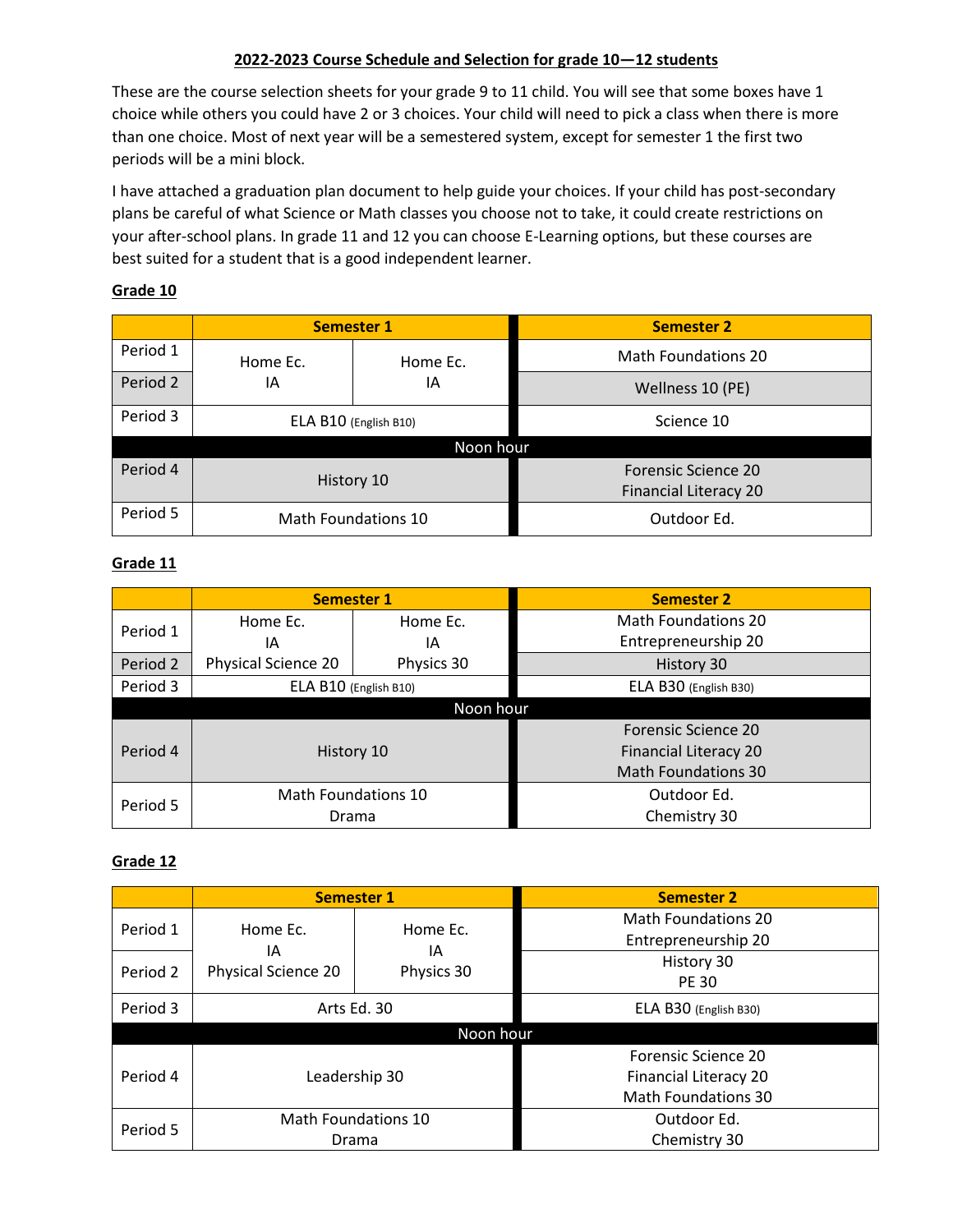## **Hepburn School Graduation Requirement plan**

### **Your Three Year Plan**

Name: \_\_\_\_\_\_\_\_\_\_\_\_\_\_\_\_\_\_\_\_\_\_\_\_\_\_\_

| Grade 10                                        |                                         | Grade 11                        |                           | Grade 12                |
|-------------------------------------------------|-----------------------------------------|---------------------------------|---------------------------|-------------------------|
| <b>ELA A 10 or 11</b>                           | ELA 20 or 21                            |                                 |                           | <b>ELA A 30</b>         |
| <b>ELA B 10 or 11</b>                           | One of:                                 |                                 |                           | <b>ELA B 30</b>         |
| History 10 or 11                                | Apprenticeship and<br>Workplace Math 20 |                                 | One of:                   |                         |
| Science 10 or 11                                |                                         | Foundations of Math 20          |                           | History 30 or 31        |
| One of:                                         |                                         | Pre-Calculus Math 20            |                           | Native Studies 30 or 31 |
| Apprenticeship and<br>Workplace Math 10         | One of:                                 |                                 | <b>Optional Sciences:</b> |                         |
| Foundations of Math and<br>Pre-Calculus Math 10 |                                         | <b>Environmental Science 20</b> |                           | Biology 30              |
|                                                 | Health Science 20                       |                                 |                           | Chemistry 30            |
|                                                 | Physical Science 20                     |                                 |                           | Physics 30              |
|                                                 |                                         | Computer Science 20             |                           | Computer Science 30     |
|                                                 | One of:                                 |                                 |                           | <b>Optional Maths:</b>  |
|                                                 | History 20                              |                                 |                           | Workplace Math 30       |
|                                                 | Native Studies 20                       |                                 |                           | Foundation 30           |
|                                                 | Law <sub>30</sub>                       |                                 |                           | Pre-Calculus 30         |
|                                                 | Psychology 20                           |                                 |                           | Calculus 30             |
|                                                 | Psychology 30                           |                                 |                           |                         |

**Students must graduate with 2 PAA and/or Art Ed. courses and 1 Wellness 10 or PE 20 or 30 credit**

|  | Wellness 10/PE 20/PE 30 |  |  |
|--|-------------------------|--|--|
|--|-------------------------|--|--|

 $1<sup>st</sup>$  PAA course

2<sup>nd</sup> PAA course

| <b>Grade 10 Electives</b> | <b>Grade 11 Electives</b> | <b>Grade 12 Electives</b> |  |
|---------------------------|---------------------------|---------------------------|--|
| 1.                        |                           |                           |  |
| 2.                        | 2.                        | 2.                        |  |
| 3.                        | 3.                        | 3.                        |  |
| 4.                        | 4.                        | 4.                        |  |
| 4.                        | 4.                        | 4.                        |  |
| 6.                        | 6.                        | 6.                        |  |
| 7.                        | 7                         |                           |  |
|                           |                           |                           |  |

| Students need a minimum of 24 credits to graduate |  |                |  |                |  |
|---------------------------------------------------|--|----------------|--|----------------|--|
| Total Grade 10                                    |  | Total Grade 11 |  | Total Grade 12 |  |
| Total Credits in Grade 10 and 11 and 12           |  |                |  |                |  |